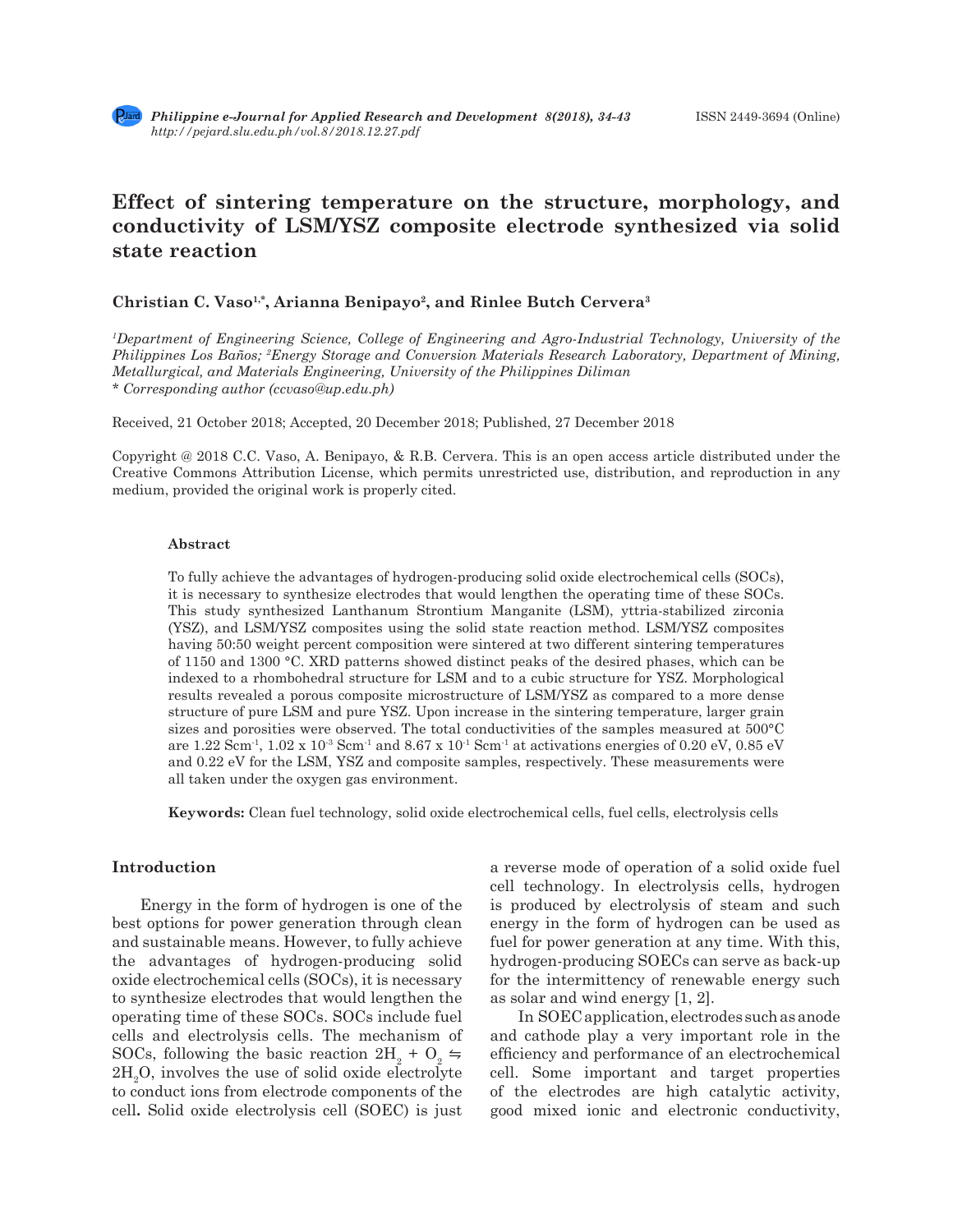high mechanical and chemical stability, and good thermal coefficient of expansion which should be close to that of the solid electrolyte [3, 4]. Processing conditions such as variation of sintering temperatures can enhance some of the cell's performance and achieve high catalytic activity and conductivity. For cathode materials, for example, reports showed that different sintering temperature affects the porosity as well as the total conductivity of the cathode [4].

The anode component of SOECs must be chemically stable in highly reducing environments, and must have good ionic and electronic conductivity, suitable porosity and pore size, and relatively close thermal expansion coefficient value with electrolyte material [5, 6]. So far, the most commonly used anode materials are mixed oxides with perovskite structure like Lanthanum Strontium Manganate (LSM) because of its close thermal expansion coefficient value with yttria-stabilized zirconia or simply YSZ electrolyte. The compatibility of LSM with Y-doped Zirconia electrolyte makes it suitable electrode for electrochemical cell operations [7-9]. However, pure LSM as an anode or cathode has some drawbacks such as the formation of poor conducting compounds during cell operations [9, 11]. With this, the combination of LSM and YSZ as a composite electrode had been given attention in recent years [6-10]. It was revealed that Sr-doped LaMnO<sub>3</sub>/Yttria-stabilized  $\rm ZrO_{2}$ or simply LSM/YSZ is a promising electrode material in SOEC applications. The addition of YSZ in the anode material essentially extends the electrolyte to create more triple phase boundaries (TPBs). The combination of LSM and YSZ makes the composite electrode an excellent electronic and ionic conducting electrode which has good thermal compatibility and stability [12].

The high oxygen pressures experienced by the electrode during high temperature cell operation leads to possible degradation mechanisms in triple phase boundaries (TPBs) such as chemical strains, grain boundary fracture, formation of secondary phases and delamination [13,14]. However, apparent variations in the sintering temperatures of some electrodes (i.e. LSCF-SDC, NiO/YSZ, LSCF-SDC and  $Li_{10}GeP_2S_{12}$ ) improve some properties of the electrode such as increasing conductivity and improving the structure of the electrode [4, 15-17]. These led

the researchers to check the possible effect of sintering temperature on the microstructure of composite LSM/YSZ. Studying and tailoring the sintering temperature can possibly increase the number of triple phase boundaries (TPB) where the main electrochemical reaction takes place [18]. For low porosity structure of solid oxide cells, triple phase boundaries are expected to increase because more points of interaction involving the phases of the electrode, electrolyte and oxygen take place.

This study investigates how sintering temperature (at  $1150$  and  $1300$  °C, respectively) will affect the structure, morphology, and conductivity of LSM/YSZ when synthesized using simple solid state reaction method. Conductivity measurements will also be done on different gas flow environments.

# **Experimental**

#### *Synthesis of LSM, YSZ and LSM/YSZ composite*

The starting materials in synthesizing lanthanum strontium manganite ( $\text{La}_{0.8}\text{Sr}_{0.2}\text{MnO}_3$ ) are  $\text{La}_2\text{O}_3$  (99.99%, TPC),  $\text{MnO}_2$  (99%, UNILAB Reagents), and  $\text{SrCO}_3$  (99.99%, Sigma- Aldrich), while for 8 mol% YSZ ( $\mathrm{Zr}_{_{0.92}}\mathrm{Y}_{_{0.08}}\mathrm{O}_2$ ) are  $\mathrm{ZrO}_2$ (98%, High Purity Chemicals) and  $Y_2O_3$  (99.9%, Sigma-Aldrich). The pure LSM and pure YSZ were first synthesized via solid state reactions with calcination at 1000 oC for 6h and sintering at 1200 oC for 12h. These prepared samples were then used to synthesize LSM/YSZ with 50:50 weight % composition (L50/Y50). 0.5 grams of LSM and 0.5 grams of YSZ were mixed and ground to produce 1 gram of L50Y50 composite sample. The ground samples were then oven dried, pelletized, and then sintered at 1150 °C and 1300 °C for 5h.

#### *Characterizations*

XRD analysis was run on the samples at 2 deg/min at 40 kV voltage and 30 mA current using an X-ray diffractometer Siemens Kristalloflex 760 X-ray Generator with Cu-kα tube with λ equal to 1.5406 Å. Samples were scanned at 2θ values from 3 to 90 degrees. Morphological characteristics of the samples were investigated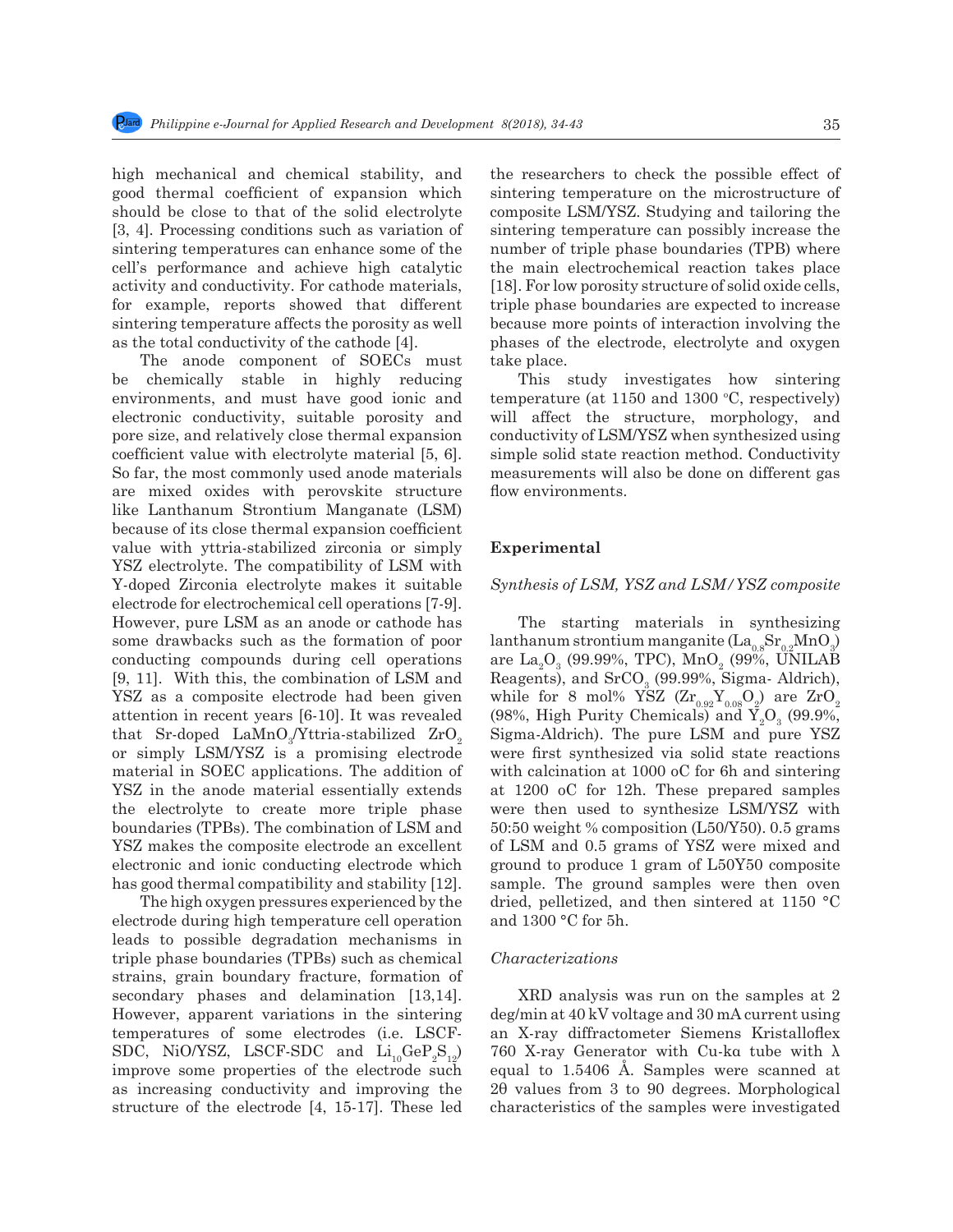via scanning electron microscope using a Hitachi SU3500 SEM model coupled with Thermo Noran System 7 at 20 kV. Conductivity measurements were conducted using an electrochemical impedance spectroscopy (EIS) with a two electrode configuration. A pelletized sample is formed into a rectangular shaped pellet using a diamond saw. The two sides of the pellet were then coated with silver paste and sandwiched into two gold foils which acted as a current collector. An electrochemical workstation using BioLogic VMP-300 was utilized to conduct the measurement under oxygen and argon gas environments at temperature range of 500 °C – 700 °C. Frequency range of 5 MHz to 1 mHz was utilized during the course of the conductivity measurements.

# **Results and Discussion**

Figure 1 shows the XRD stack patterns of the prepared samples. The peaks on Figure 1a can be indexed to a YSZ cubic structure while the peaks observed in Figure 1b can be indexed to LSM with rhombohedral structure. The calculated lattice parameters are shown in Table 1. The peaks were indexed with reference to PDF #053- 0050 for LSM and PDF #030-1468 for YSZ (see Fig. 2 for the JCPDS reference XRD pattern for YSZ and LSM). The sharp peaks of YSZ in the graph evidently showed successful synthesis of the 8 mol % YSZ compound. However, small impurity peaks of yttria and monoclinic zirconia can also be observed in the XRD pattern of the as-synthesized sample. These phases are possible traces of unreacted yttria and unreacted monoclinic zirconia due to still low heat treatment temperature. In the case of the LSM samples, an impurity peak around 39 degrees is indexed to unreacted  $\text{La}_2\text{O}_3$ , which can also be attributed to the low calcination temperature used. This presence of impurity peaks in the XRD graph suggests that the calcination condition of 1000°C for 12h in solid state reaction is not enough



**Figure 1.** Stacked XRD patterns for the annealed samples. (a) LSM (calcined at 1000 °C), (b) YSZ (calcined at 1000 °C), (c) L50Y50 (sintered at 1150 °C), and (d) L50Y50 (sintered at 1300 °C)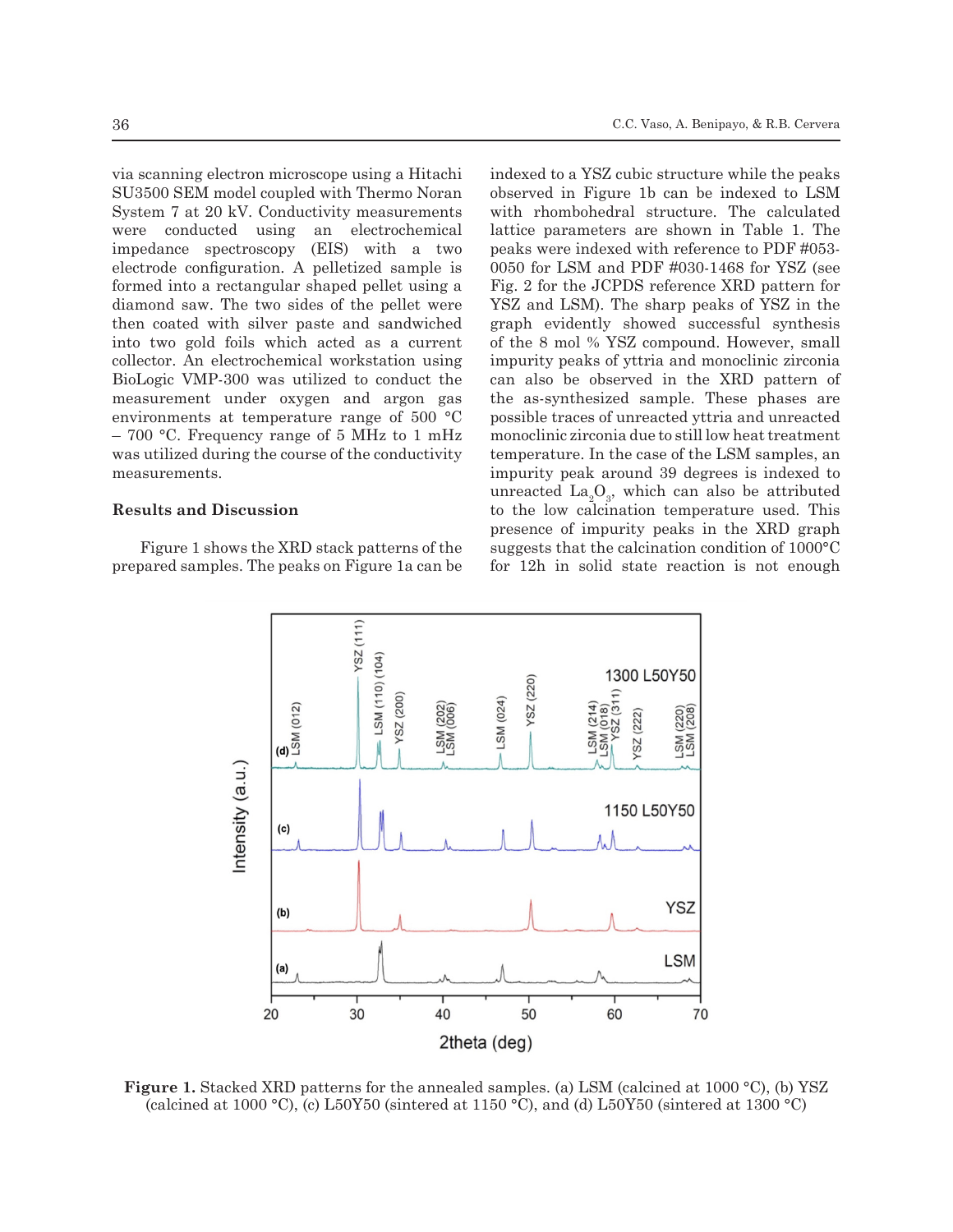

**Figure 2.** JCPDS references for YSZ and LSM.

to entirely allow the complete reaction of the precursor compounds. However, in the composite LSM/YSZ (Fig. 1c and 1d), the traces of the mentioned impurities were gone as shown in the XRD patterns. The XRD pattern of the composite L50Y50 shows a distinct phase of YSZ and LSM as also indexed.

The lattice parameters computed from the XRD peaks are shown in Table 1. As shown, the lattice parameters for the cubic YSZ structure is around 5.15 Å while the LSM sample have *a* and *c* lattice parameters of 3.84 Å and 7.8 Å, respectively. Also apparent on the table is the fact that the lattice parameters on the composite samples are around the values computed in their pure states.

The obtained sintered samples were also subjected to morphological characterization using SEM. The SEM images are all taken at 5000x magnification. As shown in the images in Figure 3, the YSZ particles are tiny beadlike particles with about less than 1 micrometer grain size while the LSM particles have about 2 to 4 micrometer grain size. These values are close to literature values of particle size obtained on LSM and YSZ [19]. The LSM particles appear to have beveled cube-like shape. Another important feature observed in the SEM images is the dense packing of the pure samples. Using Archimedes' principle, the relative densities of LSM and YSZ were computed to be 97.85% and 94.51%, respectively. In contrast, the composite sample shows signs of some porosity as revealed by apparent holes in their respective SEM images. For  $L50Y50$  sintered at 1150 °C, the calculated relative density is 82.79%. The relative densities are meant to relate the theoretical densities and experimental densities of the samples. The theoretical densities are calculated based on its XRD diffraction pattern. This means that

| Compound     | <b>Structure</b>  | lattice parameter |            |
|--------------|-------------------|-------------------|------------|
|              |                   | $a, [\AA]$        | $c, [\AA]$ |
| <b>LSM</b>   | Rhombohedral      | 3.841             | 7.823      |
| YSZ          | Cubic             | 5.155             |            |
| 1150 L50/Y50 | LSM: Rhombohedral | 3.842             | 7.632      |
|              | YSZ: Cubic        | 5.151             |            |
| 1300 L50/Y50 | LSM: Rhombohedral | 5.526             | 13.363     |
|              | YSZ: Cubic        | 5.137             |            |

**Table 1.** Calculated Lattice parameters of the samples using Rietvield refinement of Match!® Software from 20 to 70 2θ degrees.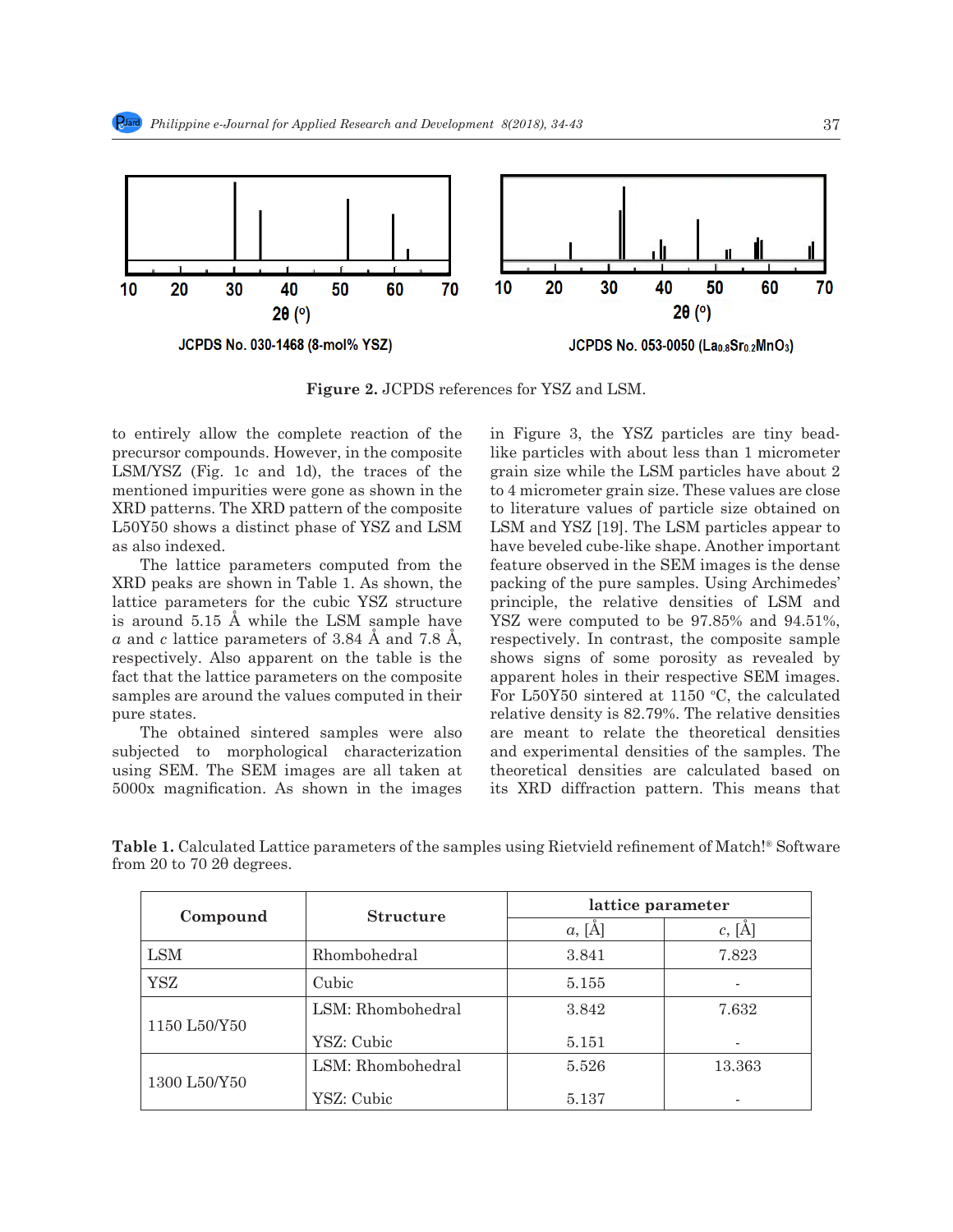

**Figure 3.** SEM images (a) YSZ, (b) LSM, (c) LSM/YSZ sintered at 1150 °C, (d) LSM/YSZ sintered at  $1300$  °C. Note that the scale bar is 1 µm per spacing.

if the sample is compact, this is its expected density. The experimental density was done via Archimedes' principle where the actual density of the synthesized sample pellet was measured. If the sample pellet has void spaces inside, it will result in lower density relative to its expected density when it is compact (theoretical density). It can also be observed that the grains are larger and agglomerated for the 1300 °C sintered LSM/ YSZ. In addition, the pores become larger but lesser. For electrode material application, the 1150 °C sintered material will provide more triple-phase boundary sites with its smaller particles/grain sizes and more channels for the gas phase. The morphology of the composite sintered at 1150 °C has more porosity in it, which is the desired structure for electrode components to have more reaction sites. As it was the objective to make a more porous electrode, the sample sintered at 1150 °C is a more desirable material to be tested for its conductivity and see whether such structure will provide good performance.

Thus, the conductivity of the LSM/YSZ composite sintered at 1150 °C was investigated.

Using electrochemical impedance spectroscopy, resistances were measured for all the three prepared samples under oxygen gas and argon gas flow environments and calculated for their conductivity. Figures 4-6 show the Arrhenius type plots of the conductivity [20] for YSZ, LSM, and LSM/YSZ, respectively. For electrodes materials, either cathode or anode in an electrochemical device like solid oxide cells, it should have mixed conductivity, electronic and ionic conductivity. Electronic conductivity is the conduction of electrons while ionic conductivity is the oxide ion conduction. In this study, the material that conducts oxide ion is YSZ while LSM is for the electrons. Such high ionic and electronic conductivity is necessary for a good cell performance of the device. In all the graphs, the conductivity values under argon gas condition are lower as compared to conductivities of the three samples under oxygen gas flow environment.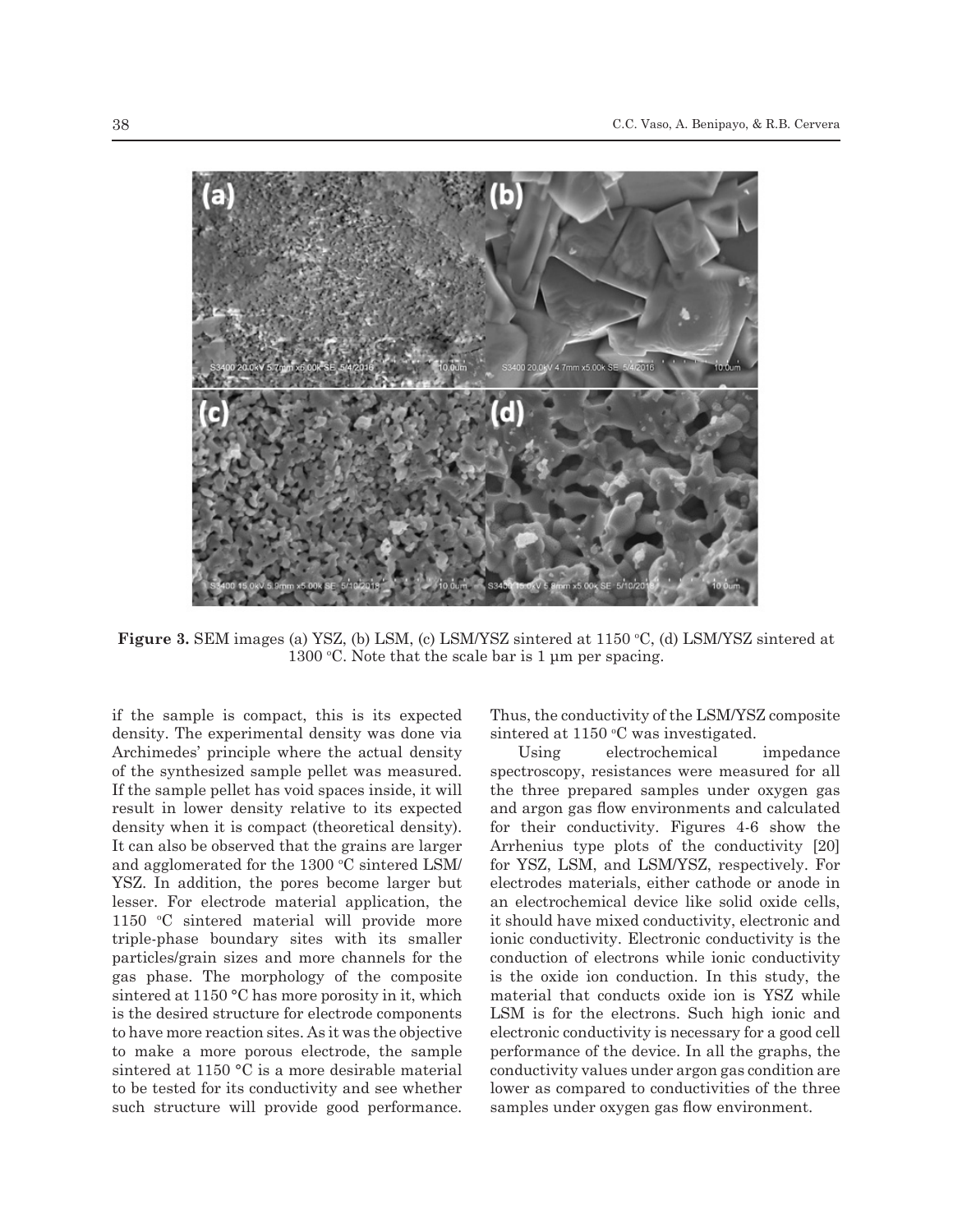

**Figure 4.** Arrhenius plot of YSZ conductivity under Argon and Oxygen gas environments at intermediate temperature range from 773.15 K to 973.15 K.



**Figure 5.** Arrhenius plot of LSM conductivity under Argon and Oxygen gas environments at intermediate temperature range from 773.15 K to 973.15 K.

| Compound | Activation energy [eV] |                |  |
|----------|------------------------|----------------|--|
|          | O, Environment         | Ar Environment |  |
| YSZ      | 0.85                   | 0.84           |  |
| LSM      | 0.16                   | 0.17           |  |
| L50/Y50  | 0.22                   | 0.22           |  |

**Table 2.** Summary of activation energies computed from the samples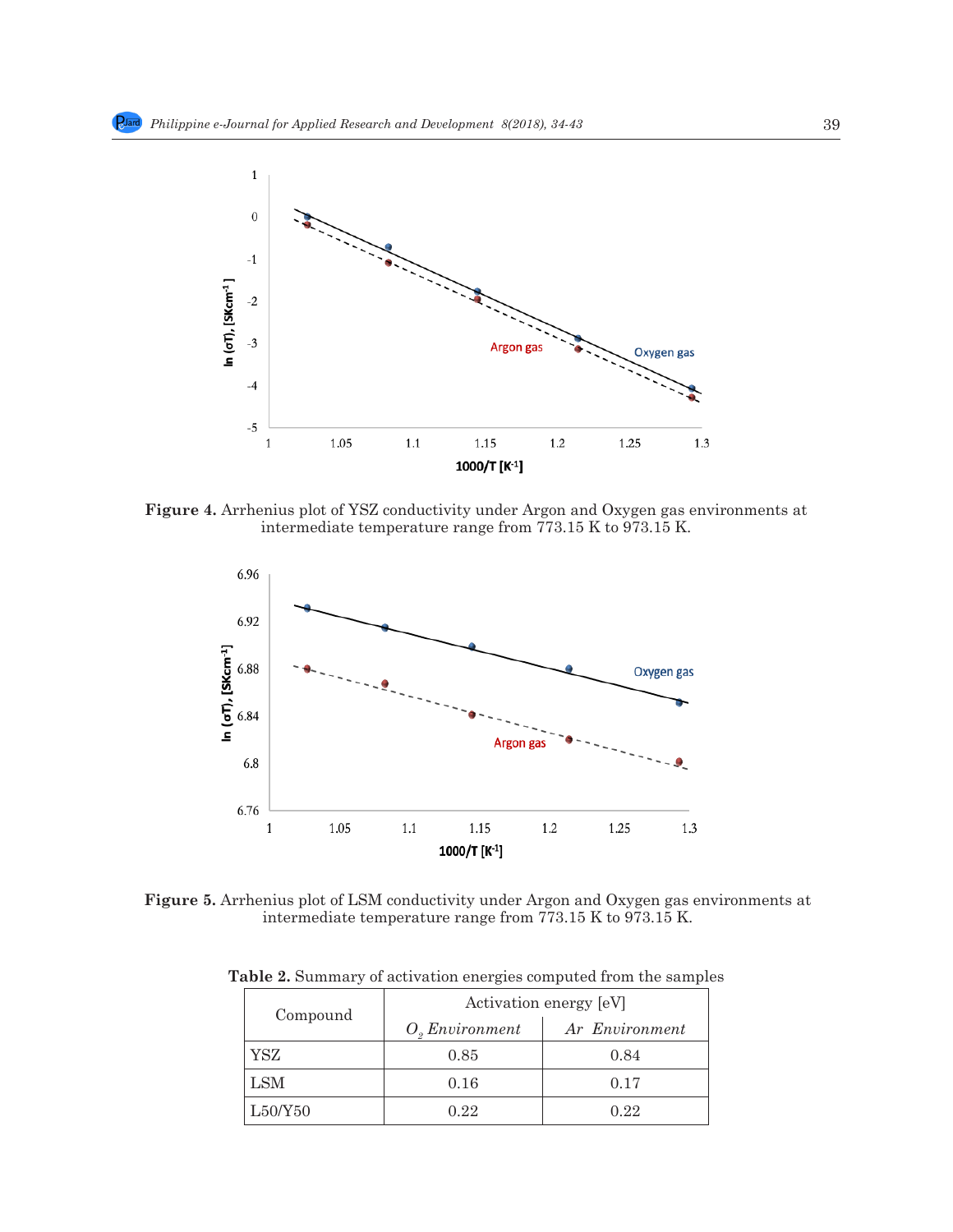Figure 4 shows the temperature dependence of the YSZ sample's conductivity while Table 2 displays the corresponding activation energies. The  $\mathbb{R}^2$  of both lines, which is around 99 %, fits well with the plotted conductivities versus temperature. The conductivity of YSZ increases with temperature, both in the argon and oxygen gas flow environments. The highest conductivity for this sample is  $1.02 \times 10^{3}$  Scm<sup>-1</sup>, measured at 973.15 K. YSZ is known to have good ionic conductivity but very low electronic conductivity [10]. Thus, the conductivity of YSZ in this experiment can be attributed to the ionic diffusion throughout the sample pellet. This is further backed up by the activation energy computed in the samples under oxygen and argon gas. The activation energy calculated is around 0.8 eV, which falls within the typical activation energy for oxide ion conductivity in this YSZ solid electrolyte [21].

With regard to the conductivity of LSM with temperature, Figure 5 displays the Arrhenius type plot of the conductivity for LSM. As shown in the figure, the conductivity of LSM under oxygen gas is generally higher at varying temperatures as compared to its conductivity under argon gas environment. The oxidizing atmosphere may have an effect on the defects in LSM such as increase in the manganese oxidation state  $(Mn^{3+}$  and  $Mn^{4+})$  and oxygen vacancies [22] that affect the total conductivity as observed in our study. However, further study is needed to investigate thoroughly the effect of oxygen partial pressure environment on LSM structure and its conductivity. The activation energy calculated in both atmospheres is about 0.2 eV as shown in Table 2. This suggests that the governing conductivity is highly electronic. The highest conductivity value for LSM under oxygen gas is 1.22 Scm-1, measured at 773.15 K. The Arrhenius plot of the composite sample of LSM/YSZ also depicted the same behavior, as shown in Figure 6. Lower conductivity values are observed on the argon gas flow environment. The activation energies in both gas environments are almost the same at about 0.22 eV.

Figure 7 shows the conductivity behavior of the three samples in one Arrhenius-type plot. It can be observed that pure YSZ has lower total conductivity as compared to LSM and LSM/YSZ composite and has higher activation energy. For LSM and LSM/YSZ, the plot revealed an almost comparable conductivity, which suggests that the sample's total conductivity is mainly governed by the high electronic conductivity coming from LSM as supported by the calculated low activation energy. For conductivity measurements under oxygen gas flow environment, LSM has 1.22



**Figure 6.** Arrhenius plot for 1150 L50Y50 under Argon and Oxygen gas environments at intermediate temperature range from 773.15 K to 973.15 K.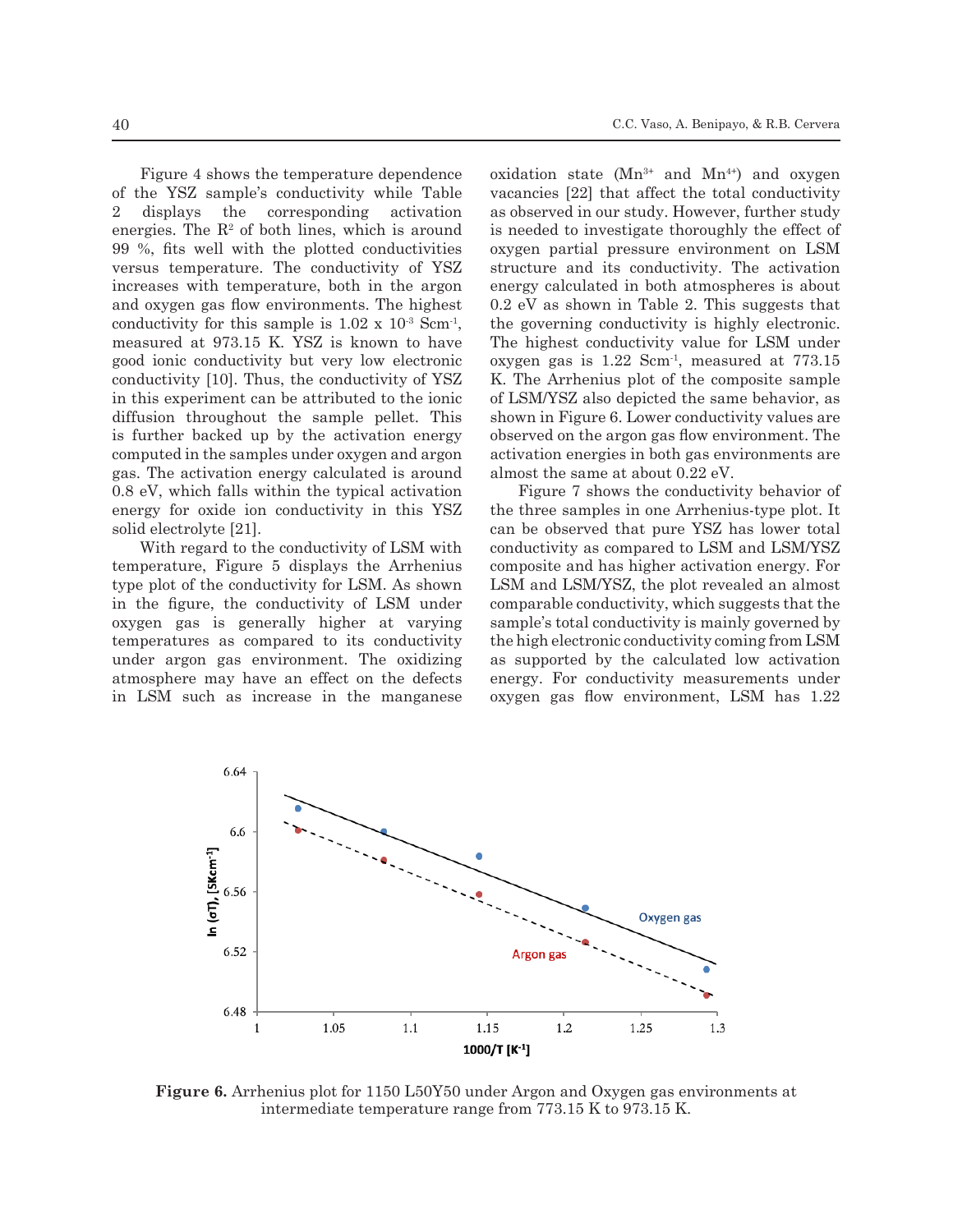

**Figure 7.** Arrhenius-type plot of the total conductivities of pure YSZ, pure LSM, and 1150 LSM/YSZ under Ar and  $\text{O}_2$  gas flow environment from  $500$  to  $700$  °C.

Scm<sup>-1</sup> while YSZ has  $1.02 \times 10^{-3}$  Scm<sup>-1</sup> at 500 C with activation energies of 0.85 eV and 0.16 eV, respectively. Meanwhile, the calculated conductivity of LSM/YSZ composite sample is about  $8.67 \times 10^{-1}$  Scm<sup>-1</sup> at  $500 \,^{\circ}$ C with an activation energy of 0.22 eV.

#### **Conclusion**

The synthesis of LSM, YSZ and LSM/YSZ via solid state reaction technique was successfully conducted. The XRD patterns showed the formation of rhombohedral LSM and cubic YSZ structure. As observed from morphological analysis, increasing the sintering temperature from  $1150$  to  $1300$  °C led to grain growth and resulted in lesser porosities. From this, the 1150 °C obtained sample is desirable in terms of more triple boundary reaction sites due to less agglomeration and more porous structure. Conductivity measurements of this LSM/YSZ composite revealed high total conductivity, which is mainly contributed by the electronic conduction coming from LSM.

# **Acknowledgments**

This study was financially supported by the Philippine-California Advanced Research Institute – Commission on Higher Education (PCARI-CHED) Institute for Information Infrastructure Development GREENPower research grant (IIID-2015-09) and in part by the Engineering Research and Development for Technology scholarship under the Department of Science and Technology (ERDT-DOST).

### **References**

- [1] F. Suleman, I. Dincer, and M. Agelin-Chab. (2015). "Environmental impact assessment and comparison of some hydrogen production options." International Journal of Hydrogen Energy, 40(21), 6976-6987. DOI 10.1016/j.ijhydene.2015.03.123
- [2] P. Kazempoor and R.J. Braun. (2015). "Hydrogen and synthetic fuel production using high temperature solid oxide electrolysis cells (SOECs)." International Journal of Hydrogen Energy, 40(9), 3599-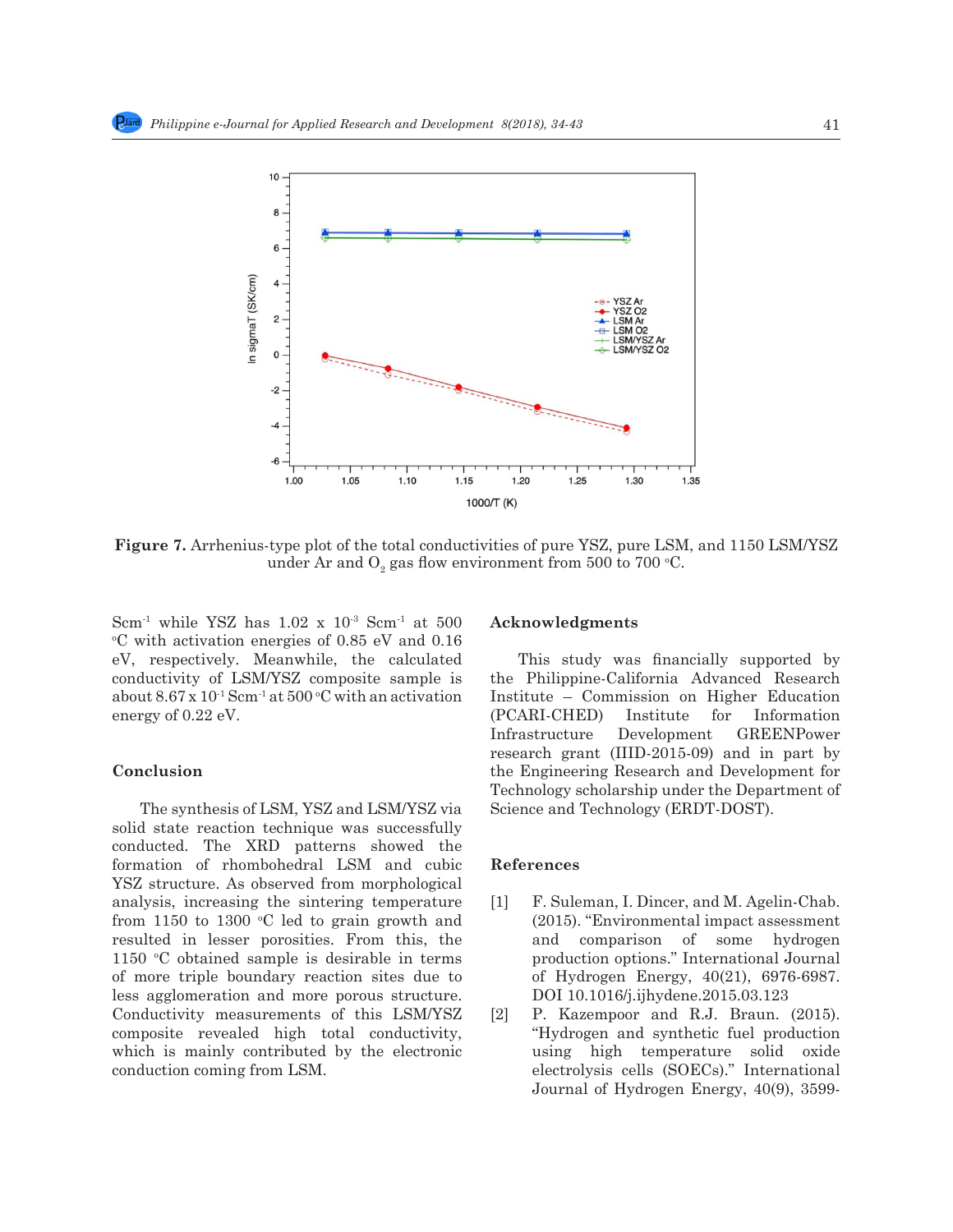3612. DOI 10.1016/j.ijhydene.2014.12.126

- [3] A. Brisse and P. Mocoteguy. (2013). "A review and comprehensive analysis of degradation mechanisms of solid oxide electrolysis cells." International Journal of Hydrogen Energy, 38, 15887-15902. DOI 10.1016/j.ijhydene.2013.09.045
- [4] F. Bueta, J.F. Imperial and R.B. Cervera. (2017). "Structure and conductivity of NiO/YSZ composite prepared via modified glycine-nitrate process at varying temperature." Ceramics International, 43 (18), 16174-16177. DOI 10.1016/j. ceramint.2017.08.193
- [5] M. Ni, Michael K.H. Leung, D. Leung. (2008). "Technological development of hydrogen production by Solid Oxide electrolyzer cell (SOEC)." International Journal of Hydrogen Energy, 33(9), 2337- 2354. DOI 10.1016/j.ijhydene.2008.02.048
- [6] R.A. Avila, T. Tambago, R.B. Cervera. (2018). "Preparation of porous LSM/ YSZ composite with varying grain size of YSZ precursor using solid state reaction method." Materials Science Forum 9(17), 93-97. DOI 10.4028/www.scientific.net/ MSF.917.93
- [7] H. A. Taroco, J.A.F. Santos, R.Z. Domingues, T. Matencio. (2011). "Ceramic materials for solid oxide fuel cells." Advances in Ceramics, Costas Sikalidis, IntechOpen. DOI: 10.5772/18297.
- [8] F. Bidrawn, J.M. Vohns, and R.J. Gorte. (2010). "Fabrication of LSM–YSZ composite electrodes by electrodeposition." Journal of the Electrochemical Society, 157(11), B1629-B1633. DOI 10.1149/1.3484096
- [9] C.A. Cortes-Escobedo, F. S. De Jesus, G. T. Villaseñor, J.M. Saldaña, A.M. Blarin-Miro. (2012). "Characterization of ceramic materials synthesized by mechanosynthesis for energy applications." Scanning Electron Microscope, Viacheslav Kazmiruk, IntechOpen. DOI 10.5772/35583.
- [10] M. Liang, B. Yu, M. Wen, J. Chen. (2009). "Preparation of LSM–YSZ composite powder for anode of solid oxide electrolysis cell and its activation mechanism." Journal of Power Sources, 190(2), 341-345. DOI 10.1016/j.jpowsour.2008.12.132.
- [11] N. Li, M. Keane, M. Mahapatra, P. Singh.

(2013). "Mitigation of the delamination of LSM anode in solide oxide electrolysis cells using manganese-modified YSZ." International Journal of Hydrogen Materials, 38(15), 2698-6303. DOI 10.1016/j.ijhydene.2013.03.036.

- [12] A. Tarancón. (2009). "Strategies for lowering solid oxide fuel cells operating temperature." Energies, 2(4), 1130-1150. DOI 10.3390/en20401130
- [13] M. Keane. (2014). "Materials interactions and degradation processes in solid oxide electrolysis cells." PhD Thesis. University of Connecticut.
- [14] A. Nechache, M. Cassir, A. Ringuede. (2014). "Solid Oxide electrolysis cell analysis by means of electrochemical impedance spectroscopy: A review." Journal of Power Sources, 258. 164-181. DOI 10.1016/j.jpowsour.2014.01.110.
- [15] F. Yi, S. Song, W. Wu, Z. Yan, D. Yuan, C. Fu, J. Shi, X. Zhang, Y. Xiang. (2018). "Effects of sintering temperatures on the crystallinity and electrochemical properties of the  $Li_{10}GeP_2S_{12}$  via solid state sintering method." Material Science and Engineering, 394. DOI 10.1088/1757- 899X/394/2/022038.
- [16] NA. Baharuddin, A. Muchtar, MR. Somalu, M. Ali, H. Rahman. (2016). "Influence of sintering temperature on the polarization resistance of  $\text{La}_{0.6}\text{Sr}_{0.4}\text{Co}_{0.2}\text{Fe}_{0.8}\text{O}_{3.6} - \text{SDC}$ carbonate composite cathode." Ceramics-Silikaty, 60(2), 114-121. DOI 10.13168/ cs.2016.0017.
- [17] Y. Guan, X. Pan, G. Liu, Z. Liang. (2013). "Analysis of impact of sintering temperature on microstructure of LSCF-SDC composite cathodes using nano-CT." The international Society of Optical Engineering, 8851. DOI 10.1117/12.2026149.
- [18] X. Lu, T. Heenan, J. Bailey, T. Li, K. Li, D. Brett, P. Shearing. (2017). "Correlation between triple phase boundary and the microstructure of solid oxide fuel cell anodes: The role of composition, porosity and Ni densification." Journal of Power Sources, 365, 210-219. DOI 10.1016/j. jpowsour.2017.08.095.
- [19] K-S. Sim, K-K Bae, C-H Kim, K-B Park. (2006). "Electrochemical performances